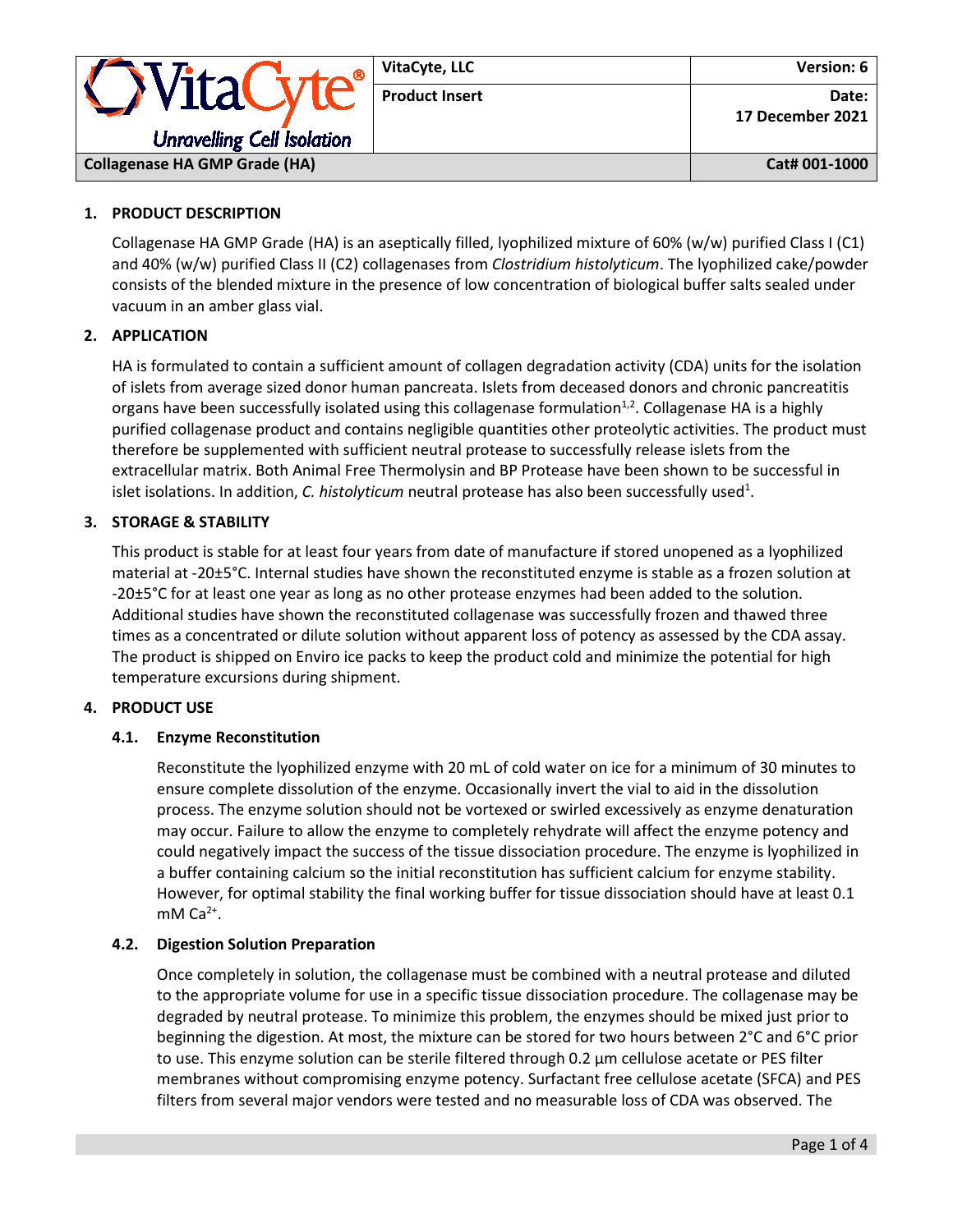| VitaC                                | VitaCyte, LLC         | <b>Version: 6</b>         |
|--------------------------------------|-----------------------|---------------------------|
|                                      | <b>Product Insert</b> | Date:<br>17 December 2021 |
| <b>Unravelling Cell Isolation</b>    |                       |                           |
| <b>Collagenase HA GMP Grade (HA)</b> |                       | Cat# 001-1000             |

digestion solution is suitable for use in most human islet isolation protocols adapted from the Riccordi method<sup>3,4</sup>.

# **4.3. Digestion Optimization**

The recommendations made in this product insert represent the best guidance available based on experiences from product development activities and observations shared by users. Individual results may vary, and some optimization may be required to achieve the desired outcome. Moderate adjustments to the enzyme concentration can be made with the goal of improving islet yield or minimize cell damage leading to low viability. Other factors that can be adjusted include digestion time and the mechanical contribution by digestion chamber shaking during digestion. Contact VitaCyte to discuss specific problems or optimization strategies.

### **5. TROUBLESHOOTING**

- **5.1.** Many factors contribute to the successful isolation of cells from tissue and inadvertent oversight to any of these conditions may drastically reduce the yield and viability of target cell population. While far from a complete list, the guidance below may help identify commonly encountered problems. Contact VitaCyte if this guidance does not help resolve specific issues.
- **5.2.** Prolonged or Incomplete Digestion may be caused by:
	- Loss of enzyme potency (activity)
	- Incomplete enzyme rehydration during reconstitution
	- Inappropriate enzyme dilution
	- Presence of enzyme inhibitors
	- Low incubation temperature
	- Inefficient digestion solution perfusion
- **5.3.** Low Yield and/or Cell Viability
	- Prolonged organ warm ischemia time
	- Aggressive mechanical disruption
	- Extended incubation time
	- Elevated incubation temperature
	- Inappropriate enzyme dilution
	- Ineffective density gradient purification

### **6. ADDITIONAL INFORMATION**

#### **6.1. Intended Use & Regulatory**

HA is for ex-vivo use only to recover cells from tissue. Guidance for use of reagents in clinical cell transplantation procedures is governed by local Institutional Review Boards and regional Health Authorities. HA is manufactured in accordance with the principles for clinical trial material outlined in Guidance Document Q7 Good Manufacturing Practice Guidance for Active Pharmaceutical Ingredients published by the FDA and ICH in September 2016. This product is labeled as 'GMP Grade' to indicate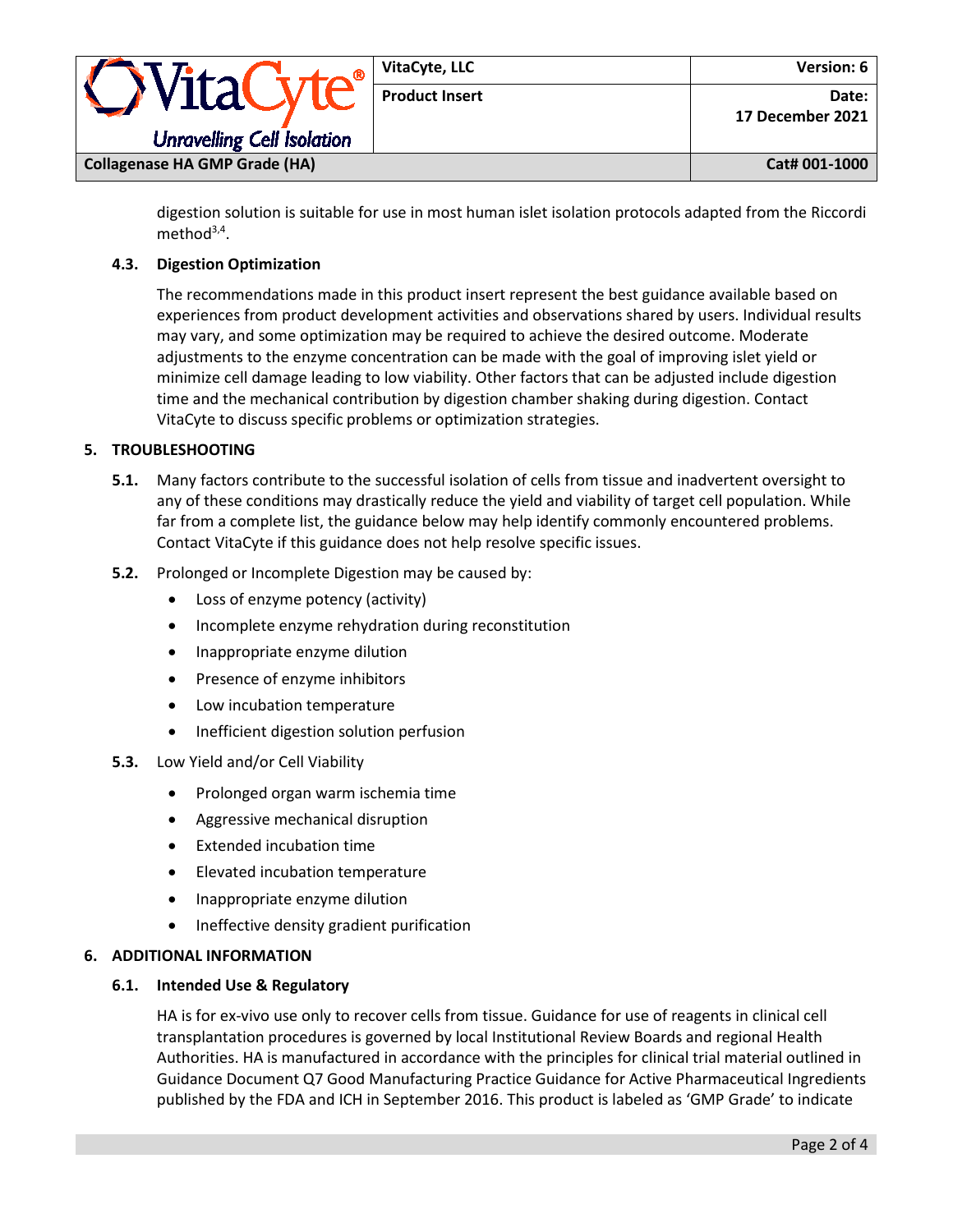|                                      | VitaCyte, LLC         | Version: 6                |
|--------------------------------------|-----------------------|---------------------------|
| <i><b>OVitaCyte</b></i>              | <b>Product Insert</b> | Date:<br>17 December 2021 |
| <b>Unravelling Cell Isolation</b>    |                       |                           |
| <b>Collagenase HA GMP Grade (HA)</b> |                       | Cat# 001-1000             |

the quality system and manufacturing facility are consistent with requirements set forth in the above document. Guidance for the qualification and acceptance of reagents used in cell therapy applications can be found in the USP General Chapter <1043> Ancillary Materials for Cell, Gene, and Tissue-Engineered Products. Further details can be found on the VitaCyte Commitment to Quality document available upon request.

### **6.2. Animal Origin**

No bovine derived animal products are used in any step of manufacturing of HA. This product is purified from culture supernatants of *C. histolyticum* that contain porcine gelatin and pancreatic enzymes derived from US and Canadian sources.

### **6.3. Manufacturing Summary**

Enzymes are purified from the culture supernatants results from the fermentation of native organisms. The purification processes use standard protein column chromatography and tangential flow filtration concentration and diafiltration techniques. The purification processes have been optimized to yield the highest purity attainable for each enzyme while minimizing undefined and contaminating protease activities. In particular this process ensures that a negligible amount of trypsin like activity (i.e., contaminating clostripain) is present in the final product. After characterization, the purified collagenases are sterile filtered in a qualified biosafety cabinet and aseptically dispensed into amber bottles on activity units, lyophilized, sealed under vacuum then secured and labeled. The final lyophilized product is then further characterized to confirm each batch meets established specification ranges.

### **6.4. Activity Assessment**

VitaCyte relies on several biochemical tools to characterize and ensure the consistency of HA. The Pz-peptide substrate (Wünsch Assay) has historically been used to characterize collagenase activity<sup>6</sup>. While this assay has advantages in terms of reproducibility and historical precedence, it also has several limitations. The Wünsch Assay is strongly biased towards C2 and is not sensitive to the different molecular forms of C1. In addition, the substrate assesses the catalytic activity of the enzyme and does not assess the ability of collagenases to degrade native collagen. Degraded collagenases lacking a collagen binding domain are able to cleave the Pz-peptide substrate but are not functional in degrading native collagen. The Pz-peptide activity provides potentially misleading information about the ability of collagenase to isolation islets. The limitations of the Wünsch assay led to the development a fluorescent microplate CDA using fluorecein isothiocyanate labeled calf skin collagen fibrils as substrate<sup>7</sup>. The intact molecular form of purified C1 with two collagen binding domains (~116kDa) has approximately 10-fold higher CDA when compared the CDA found with same amount of purified C1 containing only one collagen binding domain (~100kDa) or intact C2 (~114kDa).

### **6.5. Additional Considerations**

In addition to the quality of the dissociation enzymes, additional factors impact the outcome of success of human islet isolations<sup>8,9</sup> including: the quality of the organ and experience of the islet isolation team. The team needs to assess many variables that affect islet recovery. These include but are not limited to the characteristics of the donor, transport of the organ, the tissue dissociation procedure, islet purification procedure, and assessment and subsequent culture of the islets<sup>10</sup>.